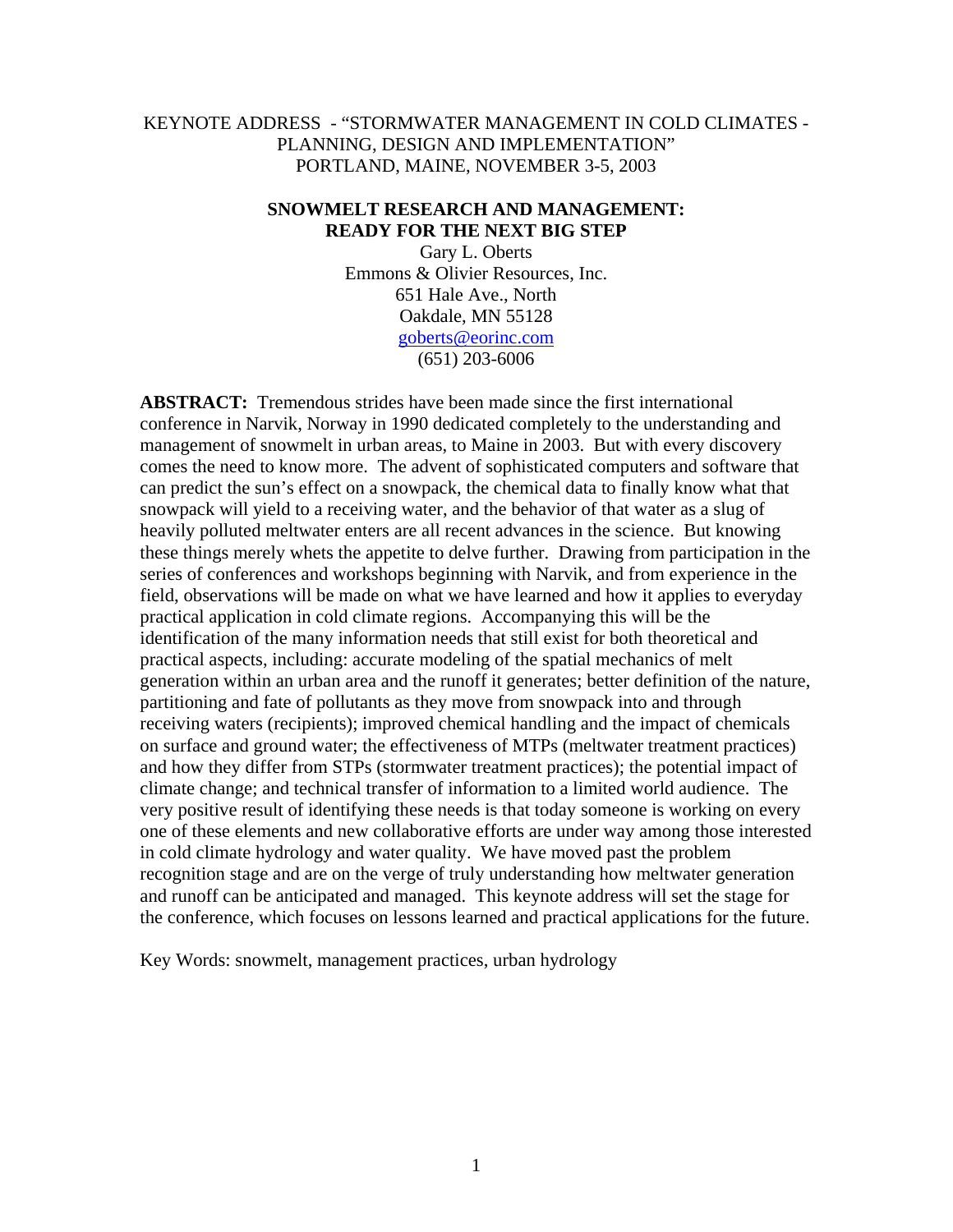## **INTRODUCTION**

Understanding what happens when snow accumulates, melts and runs off is the key to proper water management for much of the world's population living in cold climates. Because much of the science of hydrology developed to predict response from drastic rainfall events, the impacts of snowmelt have not historically received the attention that we would like.

There has been much improvement in our understanding of snowmelt accumulation and melt behavior over the past several decades. However, much of this work has been undertaken in non-urban environments, and similarly has not addressed the rapidly emerging area of runoff quality management to mitigate adverse receiving water impacts. Instead, we have relied upon research and management evaluations from moderate or even warm climates, where the nature of runoff and the constituents it carries are far different during much of the year.

The need to better address year-round water quality issues and the realization that cold climates present very harsh management conditions in need of special attention has led to a resurgence in cold climate runoff management, as exemplified by this conference.

#### **HISTORY OF PROGRESS**

Citing historic works in any field is a risky proposition because no matter how many "historic" references are listed, many more will be left off. The following list is not meant to be comprehensive, but merely a summary of those pieces of work that the author has found to be classic pieces of work that catapulted the field of cold climate runoff management and research forward. Many, many additional researchers deserve credit, but cannot be individually identified because of the need to limit the scope of this paper.

*Early Work.* Even though cold climate hydrology is in its infancy compared to rainfall runoff hydrology, sophisticated research into the genesis of snowpacks and the runoff that results when they melt has been under way since the 1940s. Research into cold climate hydrology began in earnest in the U.S. with the activities of the Eastern Snow Conference (ESC - http://www.easternsnow.org/) in the early 1940s. This long and successful series of annual conferences recently conducted its  $60<sup>th</sup>$  annual event in Quebec. This series has produced a myriad of papers that began the modern era of research into snow build-up and melt models.

The U.S. Army Cold Regions Research and Engineering Laboratory (CRREL http://www.crrel.usace.army.mil/) also has a long history of studying the physical processes associated with snow, including the classic works of S.C. Colbeck and many others, helped to define the physics of snow accumulation and the movement of water and its contents from that snowpack after it melts. In 1966, a CRREL publication (Bates and Bilillo, 1966) noted that nearly half of the land mass in the Northern Hemisphere, and essentially everything north of 40˚N latitude can be classified as "cold regions" based upon air temperature, snow depth, ice cover and frozen ground.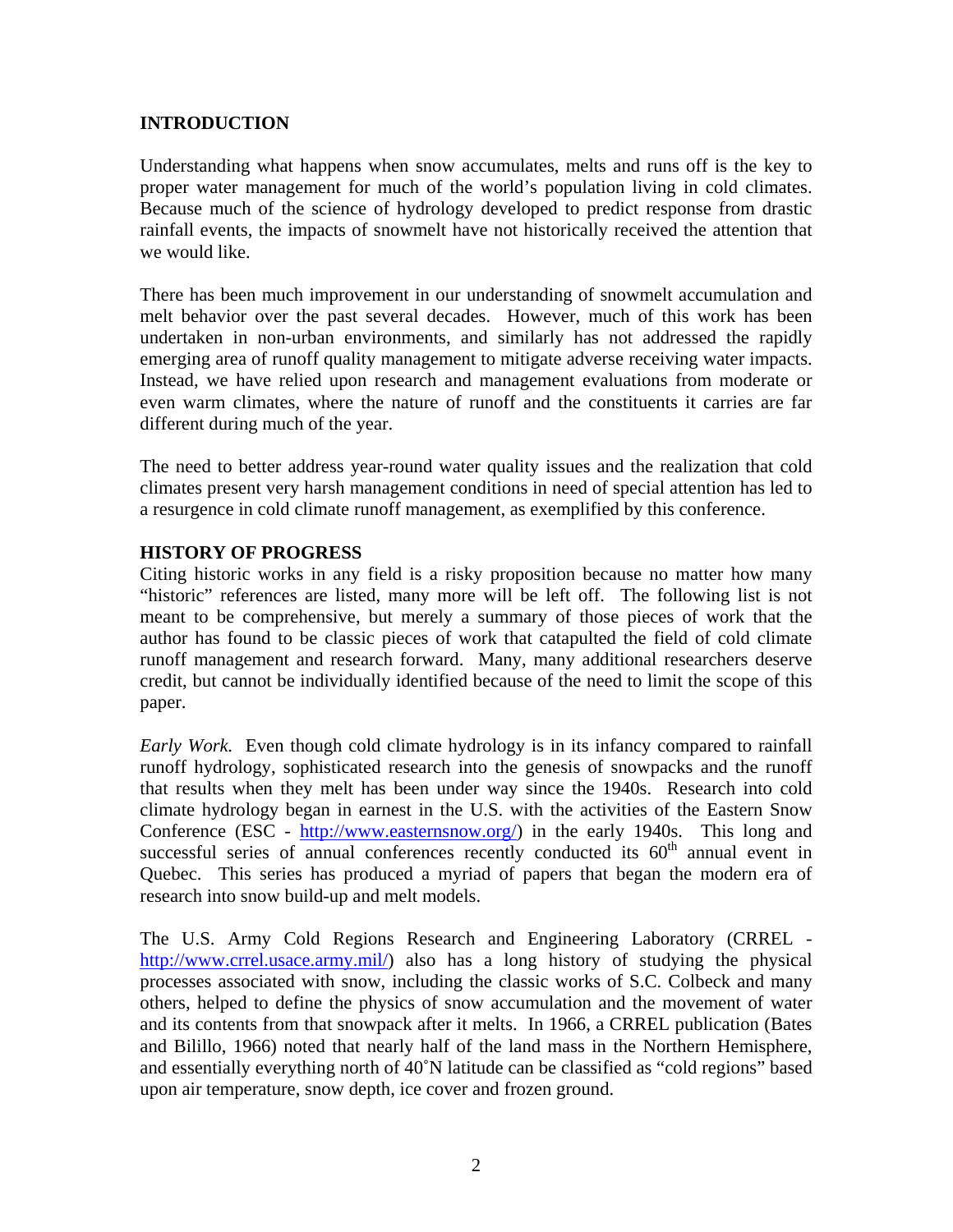Both ESC and CRREL have contributed substantially to the development of basic snowrelated physics and hydrology, particularly in non-urban, alpine regions. The large number of conferences and publications of these two prolific groups has provided a sound base for understanding the physical nature of snow and the general movement of meltwater. However, those interested in urban water management and water quality have needed to go beyond this to explore application in urban receiving water situations: hence, the need for this conference.

Meltwater runoff management has been the topic of several sessions at IAHR/IAWQ international conferences on urban storm drainage, including those in Banff in 1972, Gothenburg in 1984 and Niagara Falls in 1993.

Scandinavian research blossomed through the 1970s and 1980s with the work of such individuals as S. Thorolfsson on the Risvollan catchment and snowmelt runoff in Norway, P-A. Malmqvist on pollution character, and G. Westerström and L. Bengtsson on the behavior and content of Swedish snow. Much of this Scandinavian research provided the basis for discussion at the Narvik (Norway) conference in 1990.

Canadian research on water quality in cold climates has consistently been led by J. Marsalek, who has worked with many Canadian colleagues to define the chemical character of meltwater and the material it transports, and its impact on receiving waters. The work of J. Buttle on watershed response to snowmelt, and R.J. Granger and D.M. Gray on infiltration have provided the standard reference material used by subsequent researchers.

*Recent Efforts.* The 1990s and early 2000s have seen a continuation of much of the work described in the previous section, plus several advances in the exploration of cold climate hydrology and water quality. The first international conference devoted to the topic, however, occurred in Narvik, Norway in 1990. Since that time, publications on the topic have been published by the Center for Watershed Protection (Caraco and Claytor, 1997), the Water Environment Research Foundation (WERF) (Novotny et al., 1999) and UNESCO (2000). A second Scandinavian sponsored conference was held in March 2003 in Riksgränsen, Sweden. At this conference, a follow-up workshop was held in which participants discussed issues and defined some focal points for future action. Many from this workshop have become members of an International Water Association/International Association for Hydraulic Research (IWA/IAHR) Working Group on Urban Drainage in Cold Climate, and several of the conference papers occur as a series in the IWA journal *Water Science and Technology*, Vol. 48(9).

The North American Eastern Snow Conference series continued, and a Western Snow Conference began, and CRREL continues to build its incredible research base.

Throughout the recent period, most of the previously referenced researchers continued their work, and many mentored new researchers, such as M. Viklander and A. Semadeni-Davies (Sweden), B. Matheussen in Norway, and J. Sansalone (U.S.), and many others who have made significant new contributions to the field. Graduate programs throughout the world are now developing a whole new group of knowledgeable individuals poised to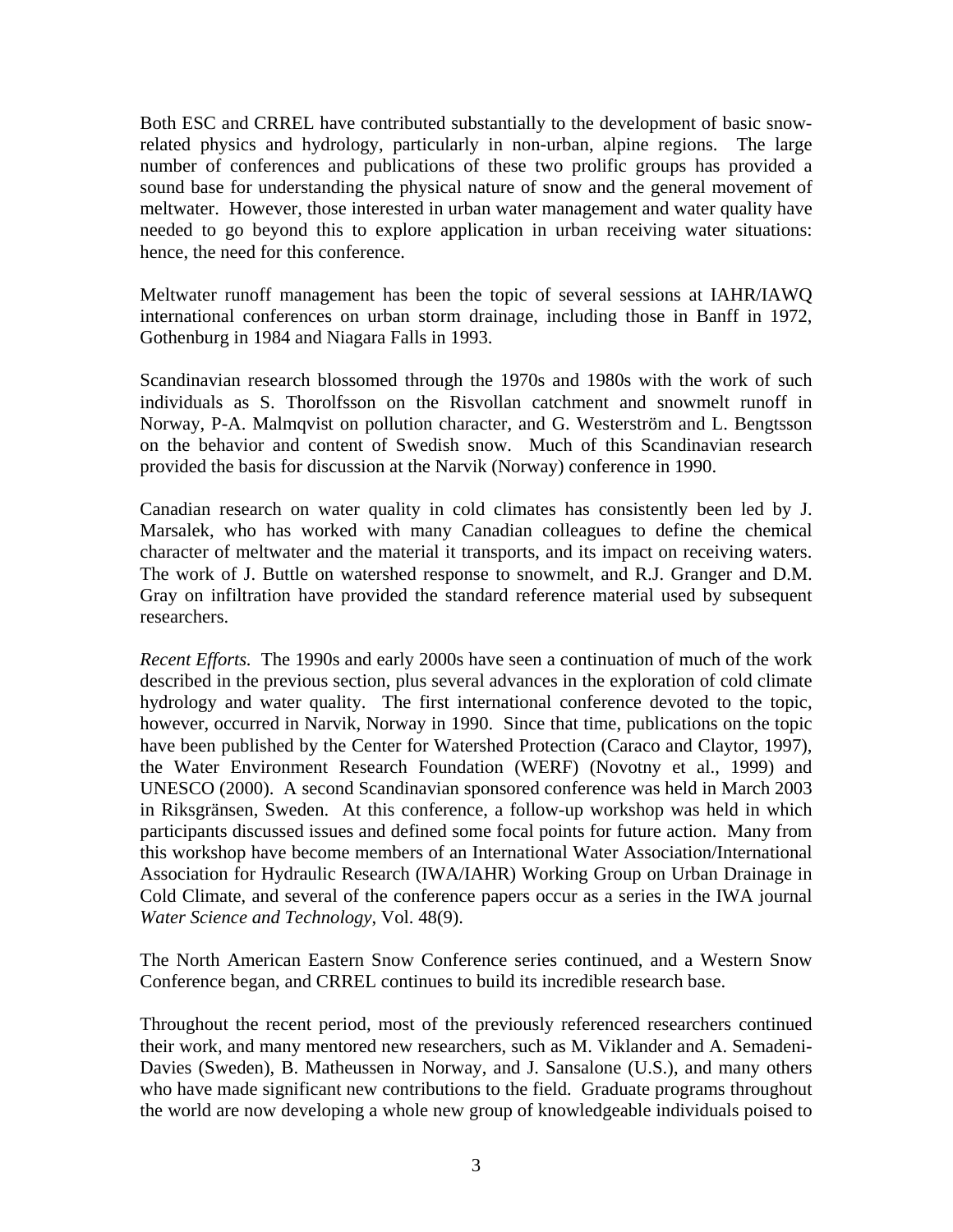carry new research efforts forward. This fact contributed to the optimism leading to the title of this paper.

All of the above efforts have become the launching spots for much of the research being reported upon at this Maine conference. A wide range of topics will be presented, and the tremendous new research under way throughout the cold climate world will be discussed. The new computer and geographic information system (GIS) tools we have at our disposal have opened many new doors that we only dreamed of as recently as ten years ago. The explosion of new products designed to treat nonpoint source runoff and the research associated with many of these products gives us new optimism that pollution can in fact be managed.

The material that follows is far from comprehensive because any claim to that effect always leaves out some landmark piece of work. Rather, it is an attempt to define what the nature of the cold climate runoff problem is as it relates to mostly urban areas where water management problems affect the most people. It will also briefly suggest some focal areas in need of continued research efforts.

## **NATURE OF THE COLD CLIMATE PROBLEM**

*Hydrology of Melt.* The heart of the problem with snowmelt runoff is that water volume in the form of snow and ice builds for several months and suddenly releases with the advent of warm weather in the spring or during short interim periods all winter long. Figure 1 shows this situation as it occurs in Minnesota, but a similar graphic could be developed anywhere that snow occurs. This comparison shows the runoff from a 10-year rainfall event (about 87 mm) on an urban Minnesota watershed compared to a "normal" snowpack (about 300 mm) melt event during which an additional 20 mm of rain fell. Note that although the snowmelt peaks are substantially less than the rainfall, the total event volume is about double.

This behavior of seeing a major portion of the annual runoff occur during the relatively short period in the year when the snowpack melts is typical of cold climates. Factors influencing the nature of this melt and the speed with which it occurs include solar radiation, the distribution of snow cover, the addition of de-icing chemical to the pack, and the amount of freeze-thaw cycling. Each of these processes can be modeled and predictions generated on the volume of water that will be available for wash-off. The development of better distributed models that describe the details of snow accumulation and subsequent melting is one of the most significant areas of emerging research. Many details of this development occur in the publications listed in the opening section, as well as the proceedings of this conference. Excellent summaries of snow accumulation and melt processes, and the extensive work in this field, are contained in Chapter 2 (A. Semadeni-Davies and L. Bengtsson) and Chapter 3 (J. Milina) of the UNESCO 2000 report on *Urban Drainage in Cold Climates.*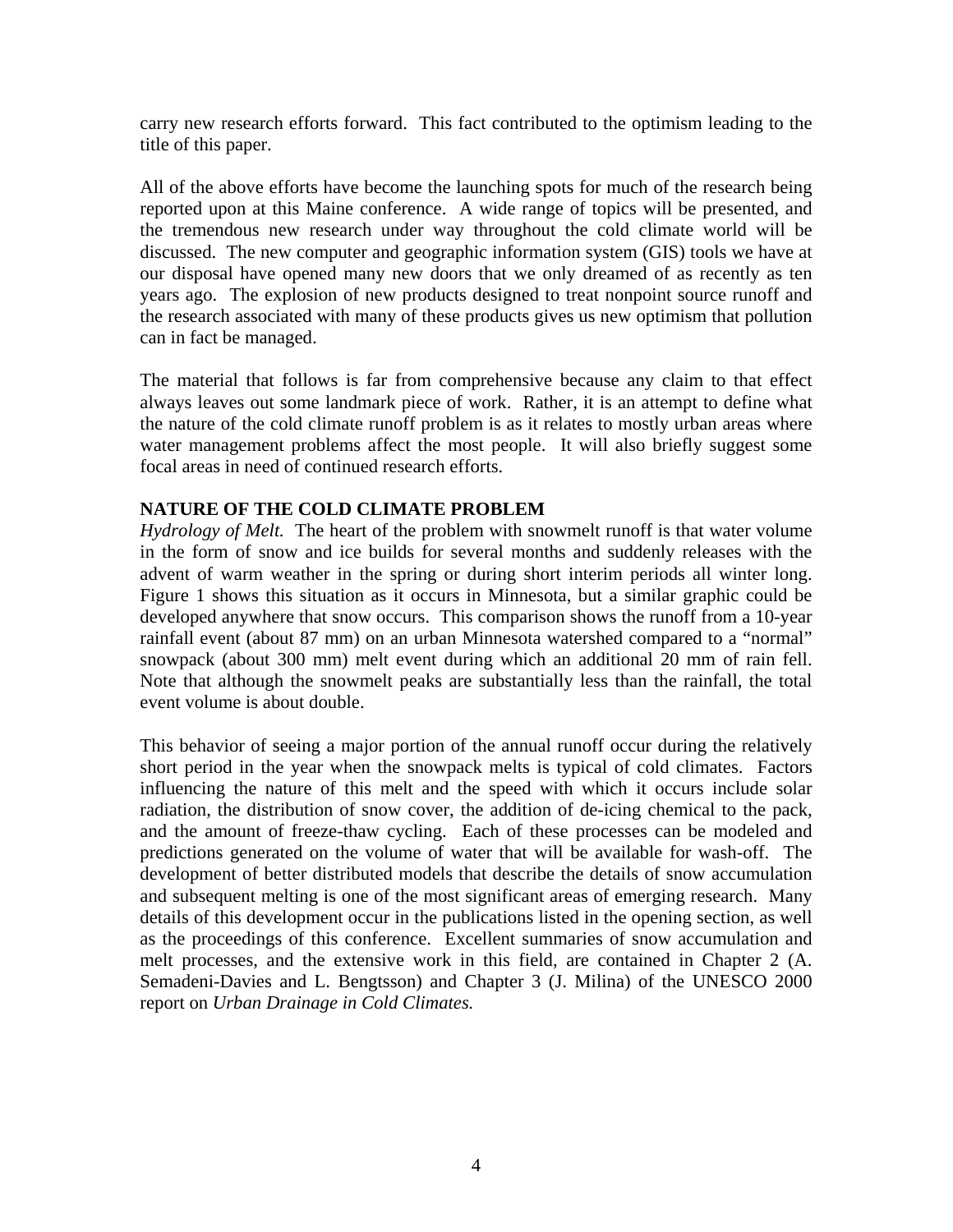



**1989 Snowmelt - McKnight Basin ("normal" snowpack)**

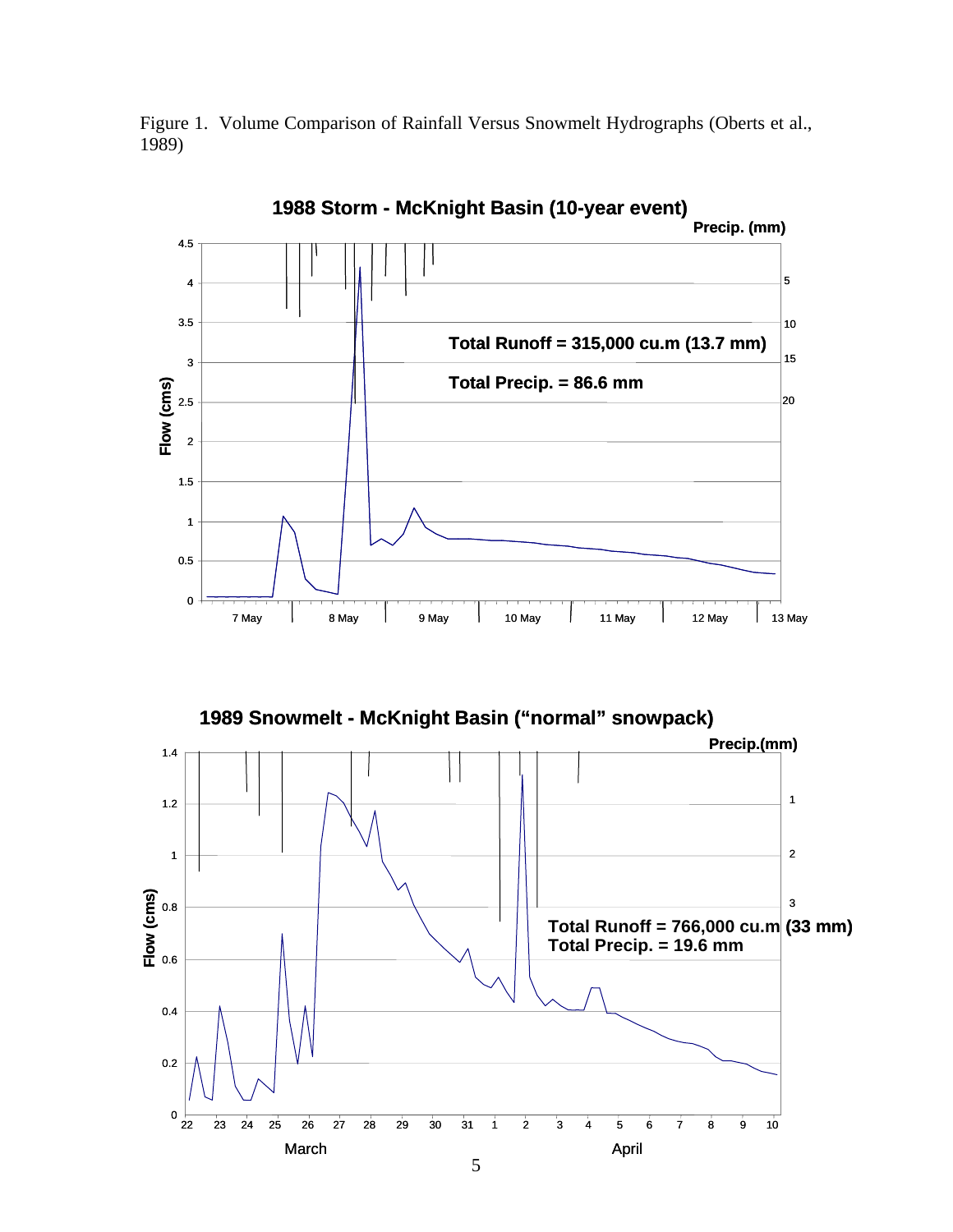*Quality of Melt.* The water quality problems associated with melt occur because the large volume of water released during melt and rain-on-snow events not only carries with it the material accumulated in the snowpack all winter, but also material it picks up as it flows over the land's surface. Figure 2 illustrates the accumulation of surface material on a snowpack compared to that occurring on the same urban surface during the rainfall season. The winter accumulation can occur directly on a standing snowpack or on the side of a roadway where it is plowed. In either case, the material builds for several months prior to wash-off. Since snow is a very effective scavenger of atmospheric pollutants, literally any airborne material present in a snow catchment will show up in meltwater when it runs off. Add to this the any material applied to, or deposited upon the land surface, for example to melt snow or prevent cars from sliding, and the wide range of potential pollutants becomes apparent. As with the volume of meltwater, a major portion of annual pollutant loading can be associated with spring melt events.



Figure 2. Snowpack Pollution Accumulation and Wash-off as Compared to Rainfall.

Major discussion of the water quality associated with these events and references to many associated pieces of literature occur in Novotny et al. (1999) and UNESCO (2000). Marsalek et al. (2003) summarized the state of knowledge in the Riksgränsen proceedings, reflecting on studies from the U.S., Canada and Sweden.

The conventional pollutants of concern for most urban runoff situations are supplemented in meltwater runoff by additional contaminants added during the winter. Pollutants of concern are particulates (organic and inorganic), nutrients (nitrogen and phosphorus) and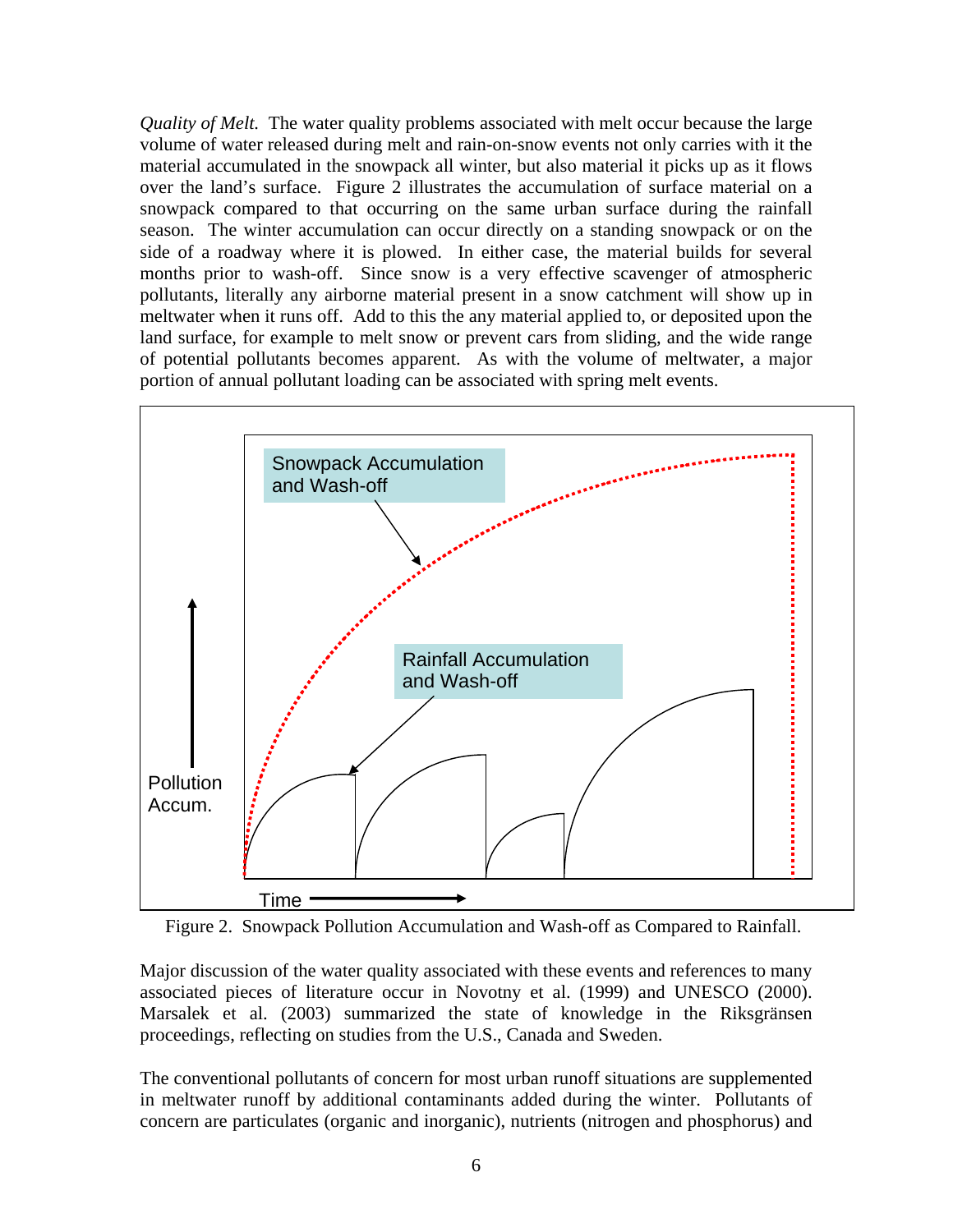toxics that can either associate with particulates (ex. polynuclear aromatic hydrocarbons or PAHs, some heavy metals, phenols) or occur in a soluble state after being intentionally added to the snowpack (ex. chloride and cyanide).

The complex melting pattern that occurs within a snowpack results in the release of pollutants at different times during the melt, thus further complicating an already difficult management scenario. The variability of snow character and the repeated freeze-thaw cycles that occur throughout a long winter create a very heterogeneous snowpack, with many different flow paths available for melt water to move along (Figure 3). The freezethaw cycles also result in the re-crystallization of snow and the subsequent exclusion of "impurities" to the outside edge of the crystals, whereupon they become available for wash-off by the melting front as it passes. This process has been extensively documented in classic works by Colbeck (1978, 1981, 1991), Marsh and Woo (1984), and Jeffries (1988), among others. The process has been called by many different names, including "preferential elution", "freeze extraction" and "first flush".



Figure 3. Percolation of Water Through a Snowpack, from UNESCO 2000 (Chapter 2, Semadeni-Davies and Bengtsson, as adapted from Marsh and Woo, 1984).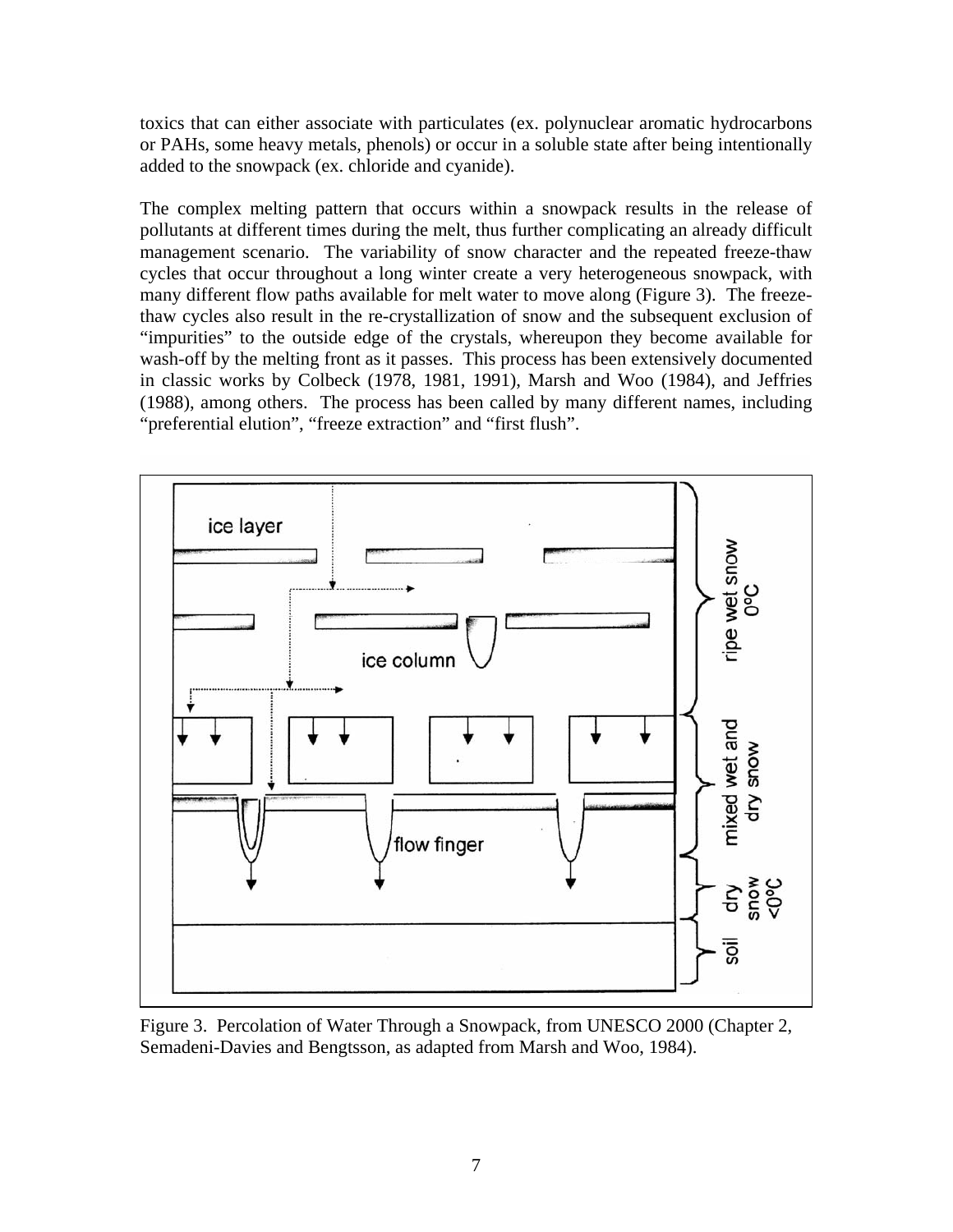The management implication of the preferential elution process is illustrated in Figure 4. The graphic shows that the early part of the melt involves the very efficient elution of soluble constituents (ex., Cl, dissolved metals and nutrients, dissolved organics) at the crystal edges, resulting in a substantial release of the soluble component of a snowpack, often resulting in a shock effect as these pollutants reach a receiving water body. Following the release of solubles is a period when much of the liquid volume of the snowpack releases and carries with it the remaining solubles along with the beginning portion of finer-grained solids and associated contaminants (ex. hydrophobic PAHs). This inner-melt period generally has the largest portion of water runoff associated with the melt, and the mobilization of solids begins and continues as long as sufficient energy is available to move the particles. Because energy dissipates with the meltwater, much of the medium- to coarse-grained particulate material in a snowpack can remain after the snowpack is gone, leaving it, however, available for wash-off during the first rains of spring.

Part of the severity of the water quality problem associated with melt is that it occurs when the hydrologic system is least able to deal with it. Routine assumptions on biological activity, aeration, settling, and pollutant degradation are altered by the cold temperatures, cold water and ice covered conditions that prevail for many months. An end of the season rain-on-snow event often presents the worst-case scenario whereupon rain falls onto a deep, possibly saturated snowpack. The movement of a well defined, rapidly moving wetted front through the snowpack results in the mobilization of soluble constituents, plus the energy associated with the rainfall is sufficient to mobilize the finegrained or possibly larger solids and associated contaminants. This wave of melt also washes over urban surfaces and picks up material that has been deposited on these surfaces all winter. Comprehensive reviews of the quality of snowmelt are presented in Chapter 4 (Marsalek, Oberts and Viklander) of the UNESCO 2000 report and in Novotny et al. (1999).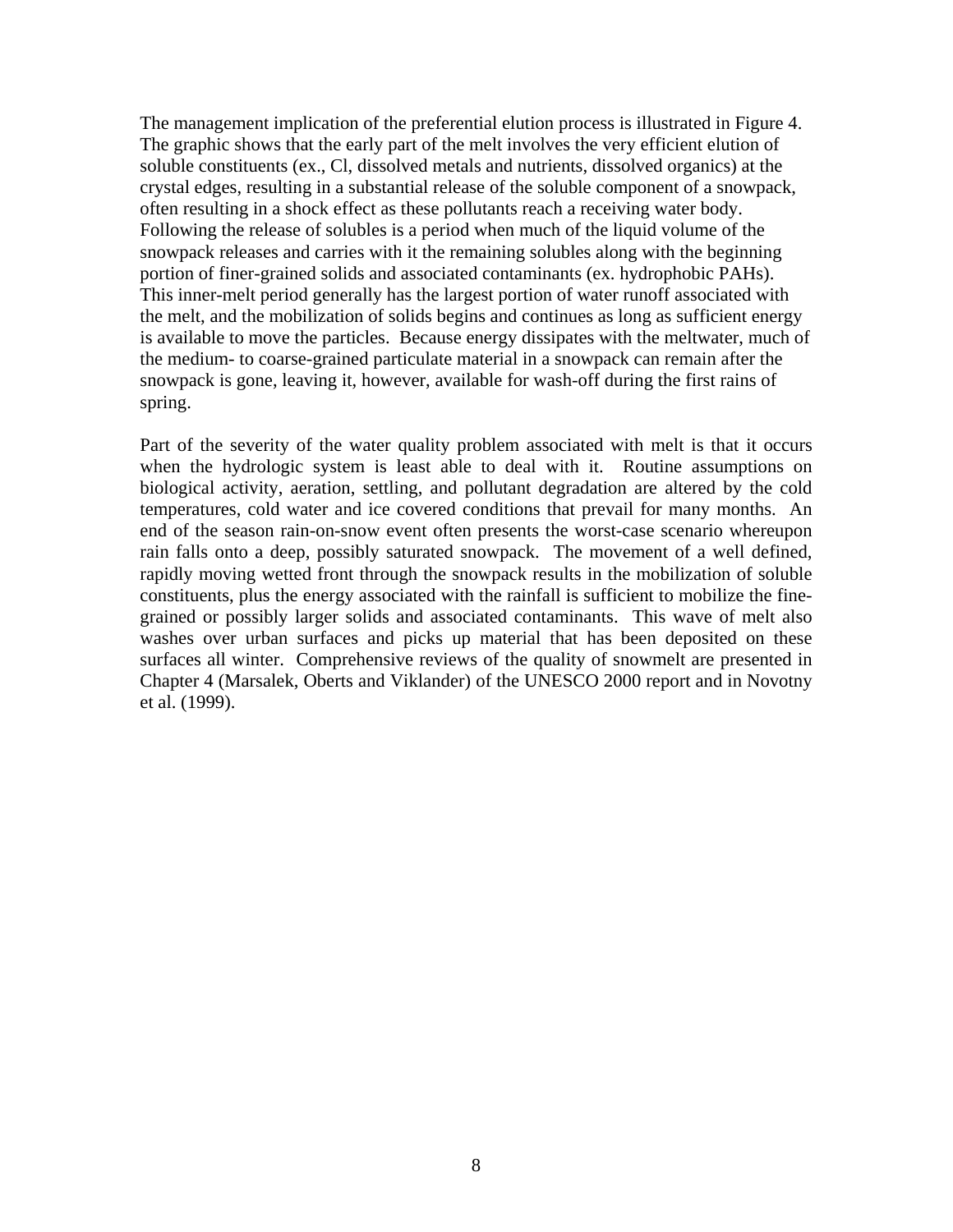

Figure 4. Generalized melt elution sequence (concentration vs. time) from Oberts, 2003.

| Character                                   |                                              |  |  |
|---------------------------------------------|----------------------------------------------|--|--|
| High soluble content                        | High solids content                          |  |  |
| Low runoff volume, early infiltration       | Large runoff volume (especially if rain-on-  |  |  |
|                                             | snow occurs), saturated soils                |  |  |
| Initiated by chemical addition and/or solar | Solar driven                                 |  |  |
| radiation                                   |                                              |  |  |
| Land Use Where Important                    |                                              |  |  |
| Low density                                 | High density                                 |  |  |
| Residential/neighborhood                    | Roads, highways                              |  |  |
| Open space                                  | Commercial                                   |  |  |
| <b>BMP</b> Focus                            |                                              |  |  |
| Infiltration                                | Filtration                                   |  |  |
| Dilution                                    | Volume control                               |  |  |
| Pollution prevention (salt, chemical        | Pollution prevention (anti-skid application) |  |  |
| application)                                |                                              |  |  |
| Retention                                   | Detention/settling                           |  |  |
| Wetlands/vegetation (infiltration,          | Wetlands/vegetation (filtration, settling)   |  |  |
| biological and soil uptake)                 |                                              |  |  |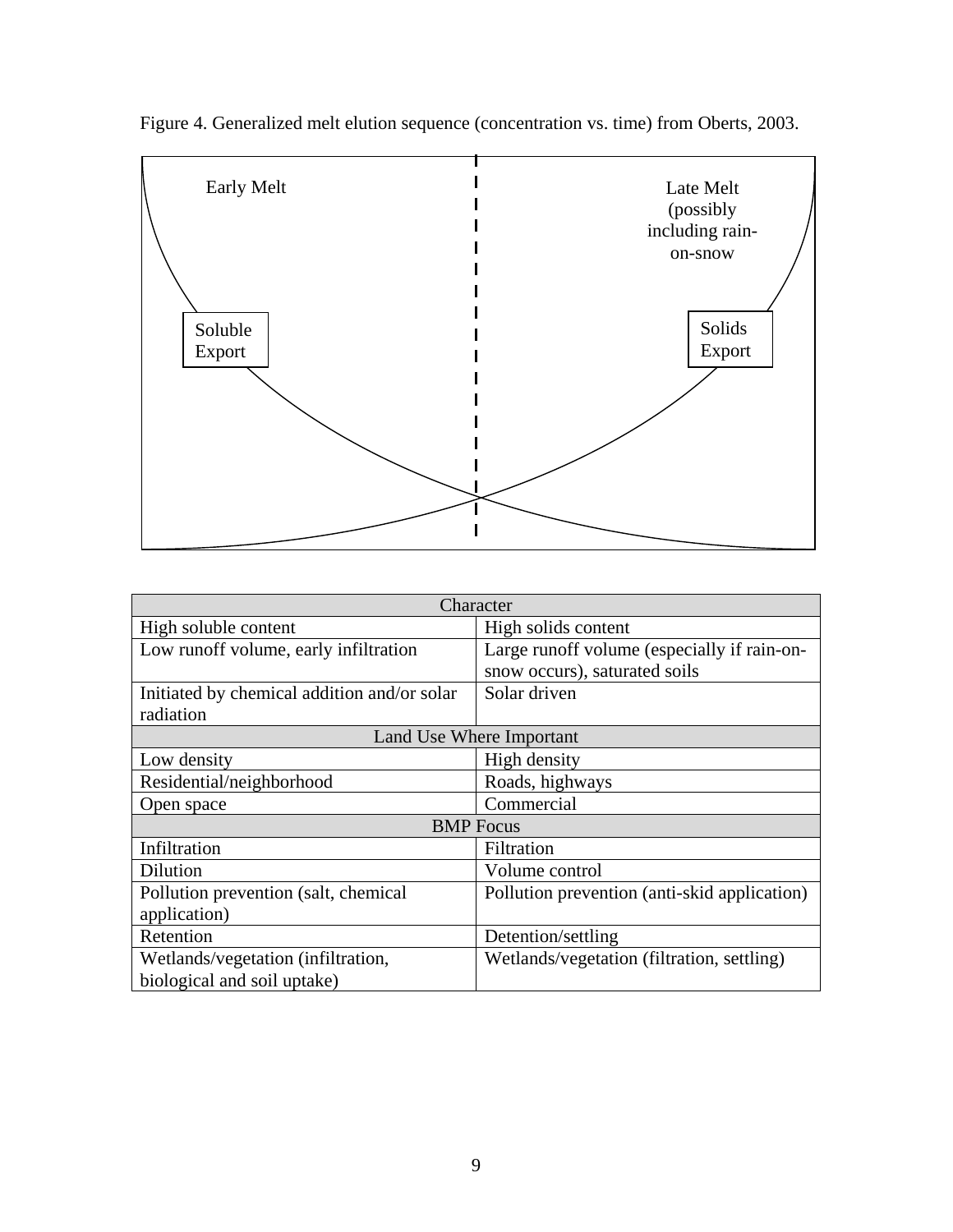*(Mis-)Management of Melt.* For many years the old adage "one size fits all" was tried for the management of all runoff management. Once the effects of this approach were scrutinized, however, it became apparent that applying traditional rainfall runoff "best management practices" or BMPs were not working in spite of their success with rainfall (Oberts, 1990). Complications encountered in cold climates simply work against many of the commonly used BMPs, reinforcing the need for the development of "meltwater treatment practices" (MTPs?) better suited to address runoff in cold climates. Additionally, the behavior exhibited in Figure 4 is rarely considered when management approaches are designed.

Factors contributing to the failure of many traditional treatment practices include frozen conduits, the development of a thick ice layer, reduced biological activity, frozen or nearfrozen soils, increased water density, and highly concentrated in situ and runoff quality pollutants (Caraco and Claytor, 1997). Typical results of these conditions include flow by-passing and flooding, lack of reaeration in the water column, decreased settling and biological uptake, flushing of previously settled material, and reduced infiltration capacity. Difficulties associated with management are discussed in detail in Chapter 6 (Oberts) of the UNESCO 2000 report.

Clearly, new approaches designed specifically to address these short-comings are needed if we ever hope to effectively manage meltwater runoff. This conference will present new research related to the effectiveness of management practices better suited to cold climate use, as well as the author's work in a presentation on management for cold climates.

# **RESEARCH NEEDS**

Presenting the results of an exhaustive literature review of past research into meltwater management is far beyond the scope of this paper. Rather, a summary of a workshop following the Riksgränsen conference is given, and supplemented with additional thoughts. The workshop (March 2003) brought together a large group of cold climate researchers and meltwater practitioners to identify the future needs for research and collaboration. The following section summarizes the thoughts gathered at that workshop (in which the author participated), as well as some additional thoughts on where we should go from here.

*Meltwater Character.* The accumulation of snow and ice, and the manner by which it melts and runs off have been the subject of substantial research, yet we still struggle with accurate descriptions and predictive long-term models. Single event snapshots rather than continuous simulation have been the norm. The development of progressively sophisticated computer technology means that we are now able to build models that can accurately describe the behavior of snow over long time periods, and route the melt that occurs over an annual cycle of small mid-season and major end-of-season events. The details that are input to these models and the algorithms that define them, as well as connecting them to rainfall runoff models for an accurate annual water balance, all merit continued developmental research. New applications, such as the application of image processing and neural networks (Matheussen and Thorolfsson, 2003) to map and follow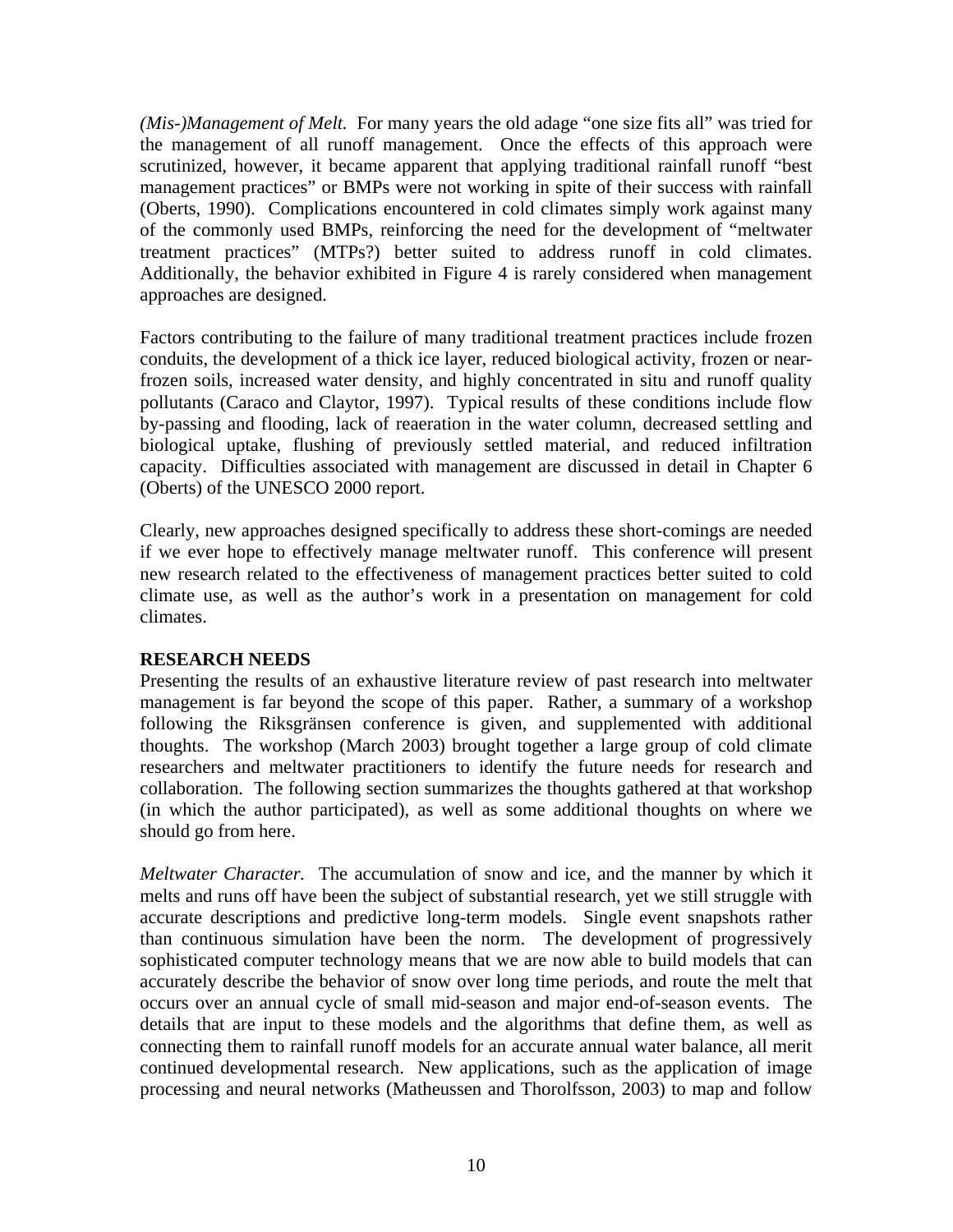the progression of snowfall through melt, show tremendous promise as our computer and imaging technologies improve.

The physical and chemical processes under way in a snowpack present an extremely complicated and variable set of phenomena. The freeze-thaw cycle and the elution of chemicals that it drives have been understood for many years, but details on the migration of the many chemicals of concern from the snowpack would benefit from a new focus on better field data. Management of these pollutants could be a key to improvement of regional meltwater quality.

The toxicity of the meltwater and the effects that these chemicals have on various receiving waters and related biological resources is still poorly understood. Through the works of J. Sansalone, J. Marsalek and many other researchers, we understand that meltwater can be extremely concentrated in many different toxic substances (metals, PAHs, organics, free cyanide, chloride). However, we know little about the impact of these substances on streams, lakes, groundwater and wetlands, and even less about their impact on plants, invertebrates, fish and other biological life.

The effects of road salting, especially the conservative element chloride (Cl), becomes increasingly important as the number of vehicles worldwide increases. With the increased number of vehicles comes a need to provide ever safer traffic-ways, which translates into ice-free roads for several months in cold climates. The increase in road salt has even led the Government of Canada to recommend the inclusion of Cl as a toxic substance because of the impact of this chemical on ground and surface waters. Associated with Cl is the anti-caking salt additive, sodium ferrocyanide. Although not toxic itself, ferrocyanide can break down to free cyanide, which is extremely toxic at low levels. Recent data (Table 1) collected in Minnesota from a group of large salt storage facilities (Minnesota Pollution Control Agency, unpublished data) and limited data from two County public works facilities during 2002-2003 (Oberts - unpublished data) has shown that chemicals associated with salting operations can reach very high levels in runoff from sites where salt is stored and handled, even if recommended handling procedures are followed. Additional data on this type of runoff is needed to better assess the impact of these common operations and to develop more effective management practices.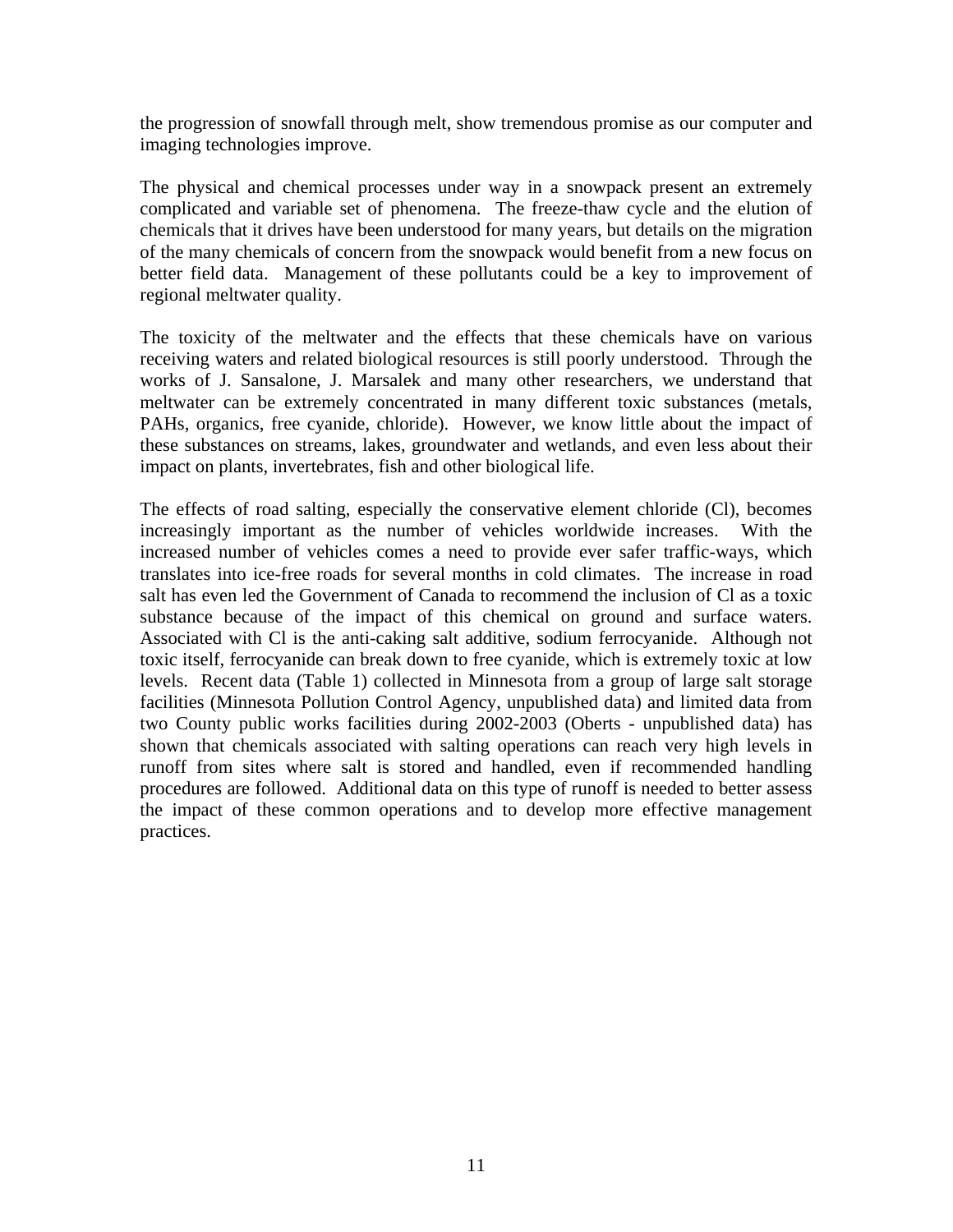| Date                        | Sodium - mg/L    | Chloride - mg/L Cl | Free Cyanide -   |
|-----------------------------|------------------|--------------------|------------------|
| (sample type,               | N <sub>a</sub>   |                    | $\mu$ g/L FCN    |
| N=number of samples)        |                  |                    |                  |
| 1999 (MPCA*                 |                  |                    | $120 - 1,500$    |
| sampling of runoff in       |                  |                    |                  |
| the vicinity of four        |                  |                    |                  |
| large salt storage piles;   |                  |                    |                  |
| $N = 9$                     |                  |                    |                  |
| $7/10$ , $8/9$ , $8/21$ and | $14 - 150$       | $19 - 230$         | $ND - <100$      |
| $11/8/02$ (pre-season       |                  |                    |                  |
| baseline samples in         |                  |                    |                  |
| pond receiving public       |                  |                    |                  |
| works facility runoff;      |                  |                    |                  |
| $N = 5$                     |                  |                    |                  |
| $11/8/02$ (three shallow    | $71 - 4,210$     | $188 - 7,540$      | <b>ND</b>        |
| groundwater samples         |                  |                    |                  |
| at public works             |                  |                    |                  |
| facilities; $N = 3$ )       |                  |                    |                  |
| $2/2/03$ (mid-season        | $6,260 - 16,700$ | 15,400 - 29,400    | ND (2 samples) - |
| melt event, surface         |                  |                    | 21.0             |
| water runoff during         |                  |                    |                  |
| salting operations at       |                  |                    |                  |
| public works facilities;    |                  |                    |                  |
| $N = 5$                     |                  |                    |                  |
| 3/14 and 3/20/03            | $346 - 1,470$    | $530 - 2,200$      | <b>ND</b>        |
| (rainfall runoff            |                  |                    |                  |
| immediately after           |                  |                    |                  |
| snow/ice gone from          |                  |                    |                  |
| public works facilities;    |                  |                    |                  |
| $N = 3$                     |                  |                    |                  |

Table 1. Unpublished Water Quality Data from Minnesota Salt Storage and County Public Works Facilities.

(\*K. Cherryholmes, personal communication, 1999)

*Management Approaches.* Traditional "best management practices" or BMPs have been shown by many researchers to have serious short-comings when it comes to meltwater management. BMPs designed to treat rainfall runoff, as most were originated to do, are not well suited to deal with cold climate conditions, such as thick layers of ice, frozen conduits, greatly reduced biological activity and highly concentrated meltwater at a low temperature. Dealing adequately with cold weather runoff will require the evolution of an adapted set of "meltwater treatment practices" or MTPs that are specifically designed to operate under the rigors of cold climate.

The most commonly used rainfall runoff BMP has been detention ponding. Although much discussion and speculation on the performance of detention ponds during meltwater movement has occurred, the only fully equipped study of such a pond was done in Kingston, Ontario by Marsalek et al. (2000). Understanding better the dynamics of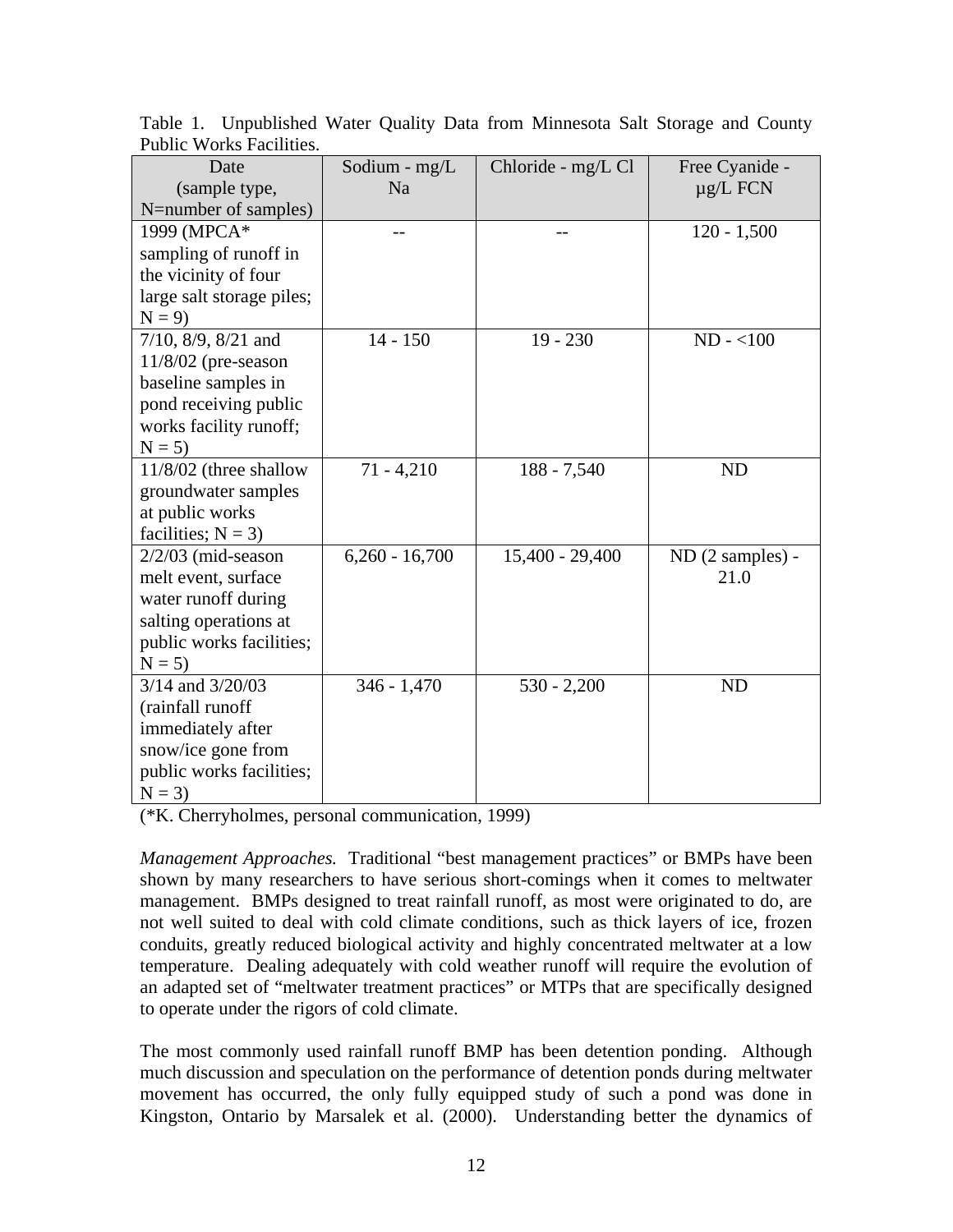sedimentation and resuspension will be necessary to building better detention systems in the future, and to retro-fitting the thousands in place already. Data collection on some of the meltwater treatment adaptations, such as seasonal detention, variable outlets, underice circulation, and first melt diversion into or around a treatment system, is greatly needed if we are to ever identify MTPs that are effective.

As mentioned above, the fate of toxics and Cl in meltwater is not well understood. Data collected on the performance of MTPs should include a definition of the toxic and Cl behavior associated with the treatment. Basic information on the dissociation dynamics of previously settled, particulate associated metals in highly Cl-concentrated pond water under ice, or the effectiveness of dormant wetland or swale vegetation at reducing PAH migration is needed.

Perhaps the most vexing problem facing cold climate water managers today in many parts of the world is the accumulation of Cl from the ever-increasing application of road salt (see Table 1 and the previous discussion). As a conservative element, Cl moves readily through all commonly used treatment devices and into both ground and surface waters. The only effective means to remove Cl is through reverse osmosis, which does not lend itself at all to the large volume of runoff associated with a melt event. The treatment approaches that seem to have some likelihood of success are less use (logical, but not in favor by many transportation managers), dilution (mix high load runoff with low load runoff) or detention and slow release to avoid toxic shock. Alternative chemicals have shown some promise in the past, but each alternative seems to bring associated impacts once scrutinized. However, the search for, and evaluation of alternative chemicals or artificial substances for de-icing or anti-icing must continue if we ever hope to reduce our reliance on NaCl. "Smart salting" is the pre-emptive application of deicer to prevent ice from forming. In Minnesota, the use of liquid  $MgCl<sub>2</sub>$  spray on bridge decks has proven to be an effective way to avoid repeated NaCl application at high doses. Continued data collection on the presence of Cl in receiving waters is essential to the development of a reasonably protective Cl strategy. Other routinely mentioned alternatives to NaCl use are calcium chloride  $(CaCl<sub>2</sub>)$ , calcium magnesium acetate (CMA), potassium formate (KFo), potassium acetate (KAc) and urea (used almost exclusively at airports).

Many new management systems are flooding the market today with promises of yearround effectiveness. Many of these proprietary systems are promising, yet most are untested in cold climates. Perhaps the most promising practices for meltwater are the treatment trains that incorporate settling, floatables skimming, and filtration through some kind of organic or synthetic media. Theoretically, these systems should be able to settle the solids associated with anti-skid grit added over the winter, then remove a fair portion of the soluble toxics also washing off in a melt. Unfortunately, conservative elements like Cl will move through these systems unchanged. This conference will hear from several of the proprietary system developers on the promise of their systems. In the U.S., the Environmental Technology Verification (ETV) program of USEPA has begun to test the claims of many proprietary units. The need for actual field data on cold weather performance must be stressed as part of the testing procedure on the effectiveness of these systems. The testing of the Austin Sand Filter by the California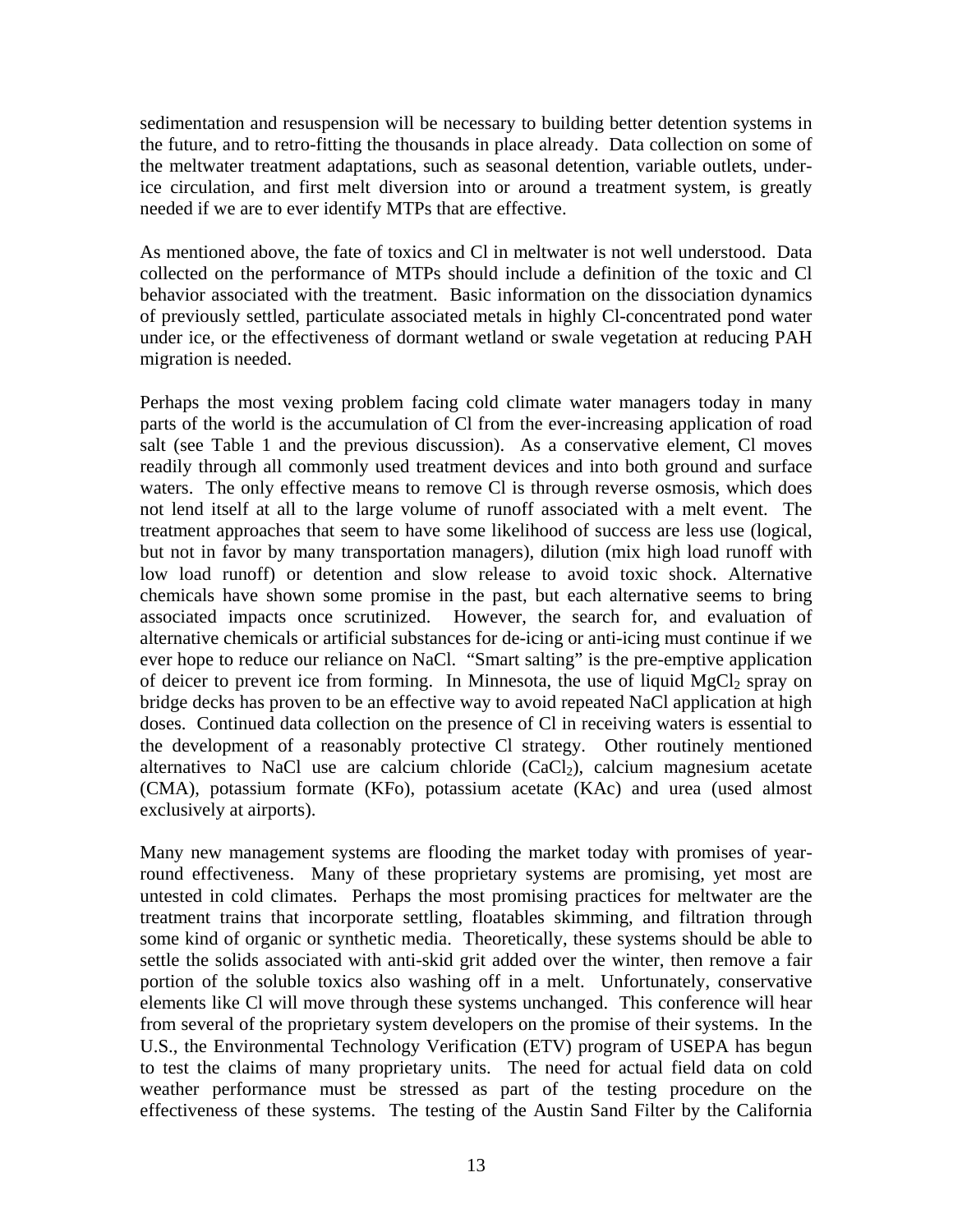Department of Transportation for alpine climates (Larsen and Alderete, 2003) is a good example of the many such efforts currently underway.

The movement in runoff management toward less structural, "low impact" development techniques shows a great deal of promise, yet the effectiveness of this approach when meltwater flows over fully or partially frozen soils has been questioned. More data on infiltration of meltwater in pervious parts of a watershed would yield valuable insights into how use of alternative or natural treatment systems could be used to better manage cold climate runoff from the entire year.

Finally, decision support for the selection, effectiveness assessment, and operation and maintenance (O&M) of MTPs is needed by practitioners in cold climates. Getting userfriendly information into the hands of those managing this runoff is essential. The information most requested by these managers seems to be data on the expected performance-specific practices. This is especially critical in light of the need to meet regulatory requirements for pollutant removal at a specified level.

*Groundwater Impact*. The most damaging meltwater component affecting groundwater appears to be the two elements associated with the most commonly used road salt - Na and Cl. The damage begins at the soil interface where Na can displace Ca and Mg and disrupt the physical structure of the soil column, and Cl can lower pH and dissociate heavy metals into more soluble and mobile forms. Although both of these chemicals can continue to migrate downward, it is mostly the Cl that presents a major threat. Much more data are needed before we can truly understand the complexity of the Cl threat. Although the threat is very real and has been documented with groundwater data in many places (summarized well in Marsalek, 2003), in other places, even within the same region, the threat is variable. Within the Twin Cities region of Minnesota, for example, groundwater from two watersheds shows some similar and some different results. A groundwater flowpath within the western Minneapolis-St. Paul region's Shingle Creek watershed (Figure 3, Andrews et al., 1999) has shown groundwater levels as high as several hundred mg/L Cl, which subsequently discharges as baseflow to the Creek at levels consistently between 20-100 mg/L throughout the year (Figure 4). Surface water Cl content has reached as high as 35,000 mg/L in recent stormsewer inflows to the Creek and similarly reached several thousand mg/L in the Creek itself (preliminary data from the Shingle Creek Watershed Management Commission, 2003). The South Washington Watershed District in the eastern part of the same region of Minnesota has shown groundwater Cl levels (Figure 5\*) associated with a regional infiltration basin reaching lower peak levels (close to 100 mg/L), but has maintained levels in the same 20-100 mg/L range as Shingle Creek baseflow (groundwater). Site CDP85 shown in Figure 5 collects pumped runoff from a large urbanized basin prior to infiltration, while CDP69 collects localized runoff within a smaller urban area. Chloride levels in the groundwater at both SWWD sites remain within the range of surface water (SW) draining to the facilities. However, the three long-term CDP85 monitoring wells appear to be rising in

<sup>\*</sup> Note in Figure 5 that "SW" = surface water site associated with the infiltration basin, and that "GW" denotes a series of groundwater monitoring wells around the infiltration basin at various depths.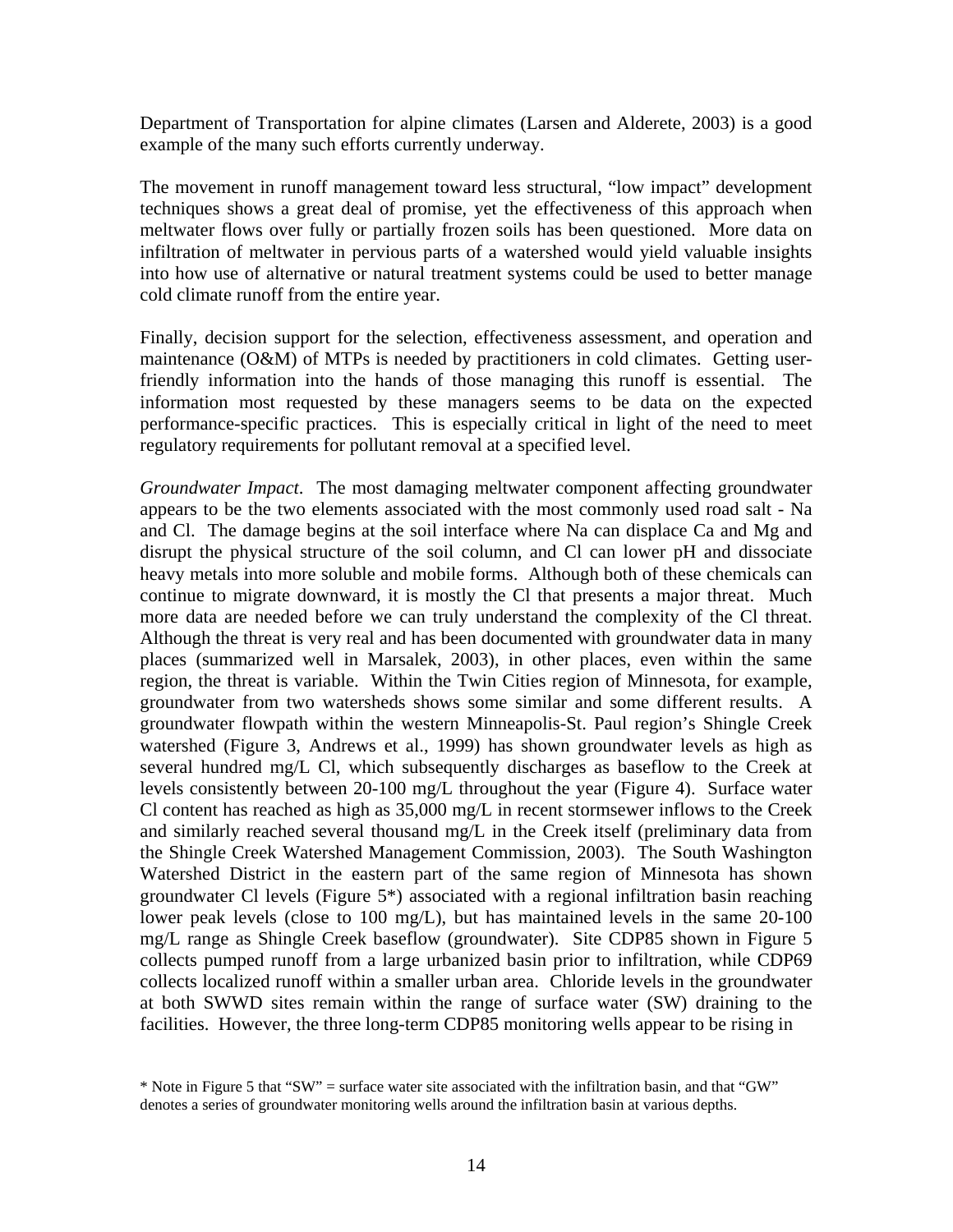Cl concentration, although some recent values are certainly within the range of those collected in the early- to mid-1990s. Since the character of the surficial material in the Shingle Creek and SWWD areas is essentially the same, the major difference appears to be in the amount of salt applied to the surface and the routing of salt-laden runoff before it infiltrates. Additional data collection continues on both of these areas within the Twin Cities region. Exploration of factors determining the behavior and accumulation of Cl in groundwater will help shed light on how to avoid contaminating the source that many relay upon for drinking water.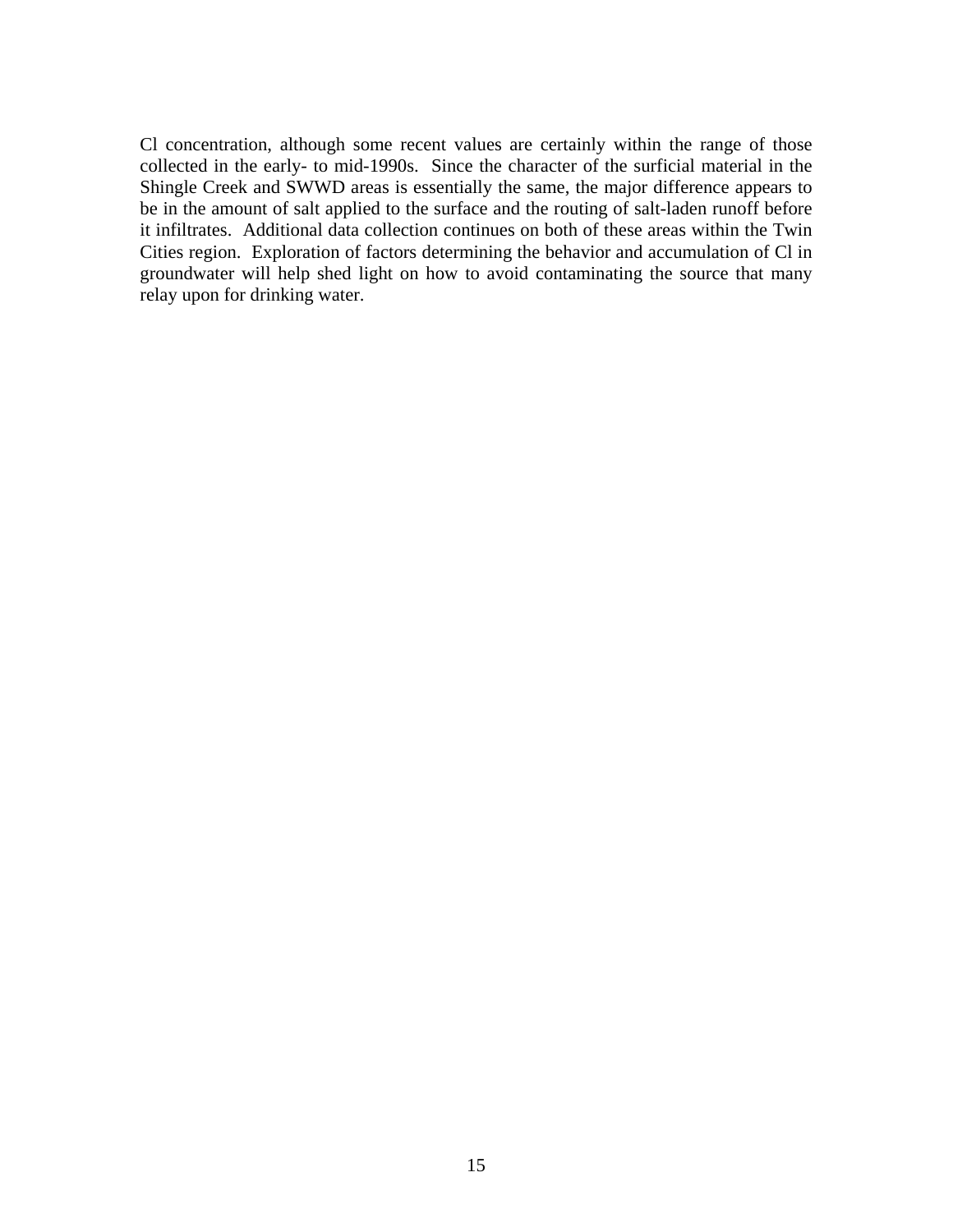

Figure 3. Chloride Behavior along an Urban Groundwater Flowpath in Minnesota (July 1997, from Andrews et al., 1999).

Figure 4. Shingle Creek (surface water) Chloride Data (Shingle Creek Watershed Management Commission data).

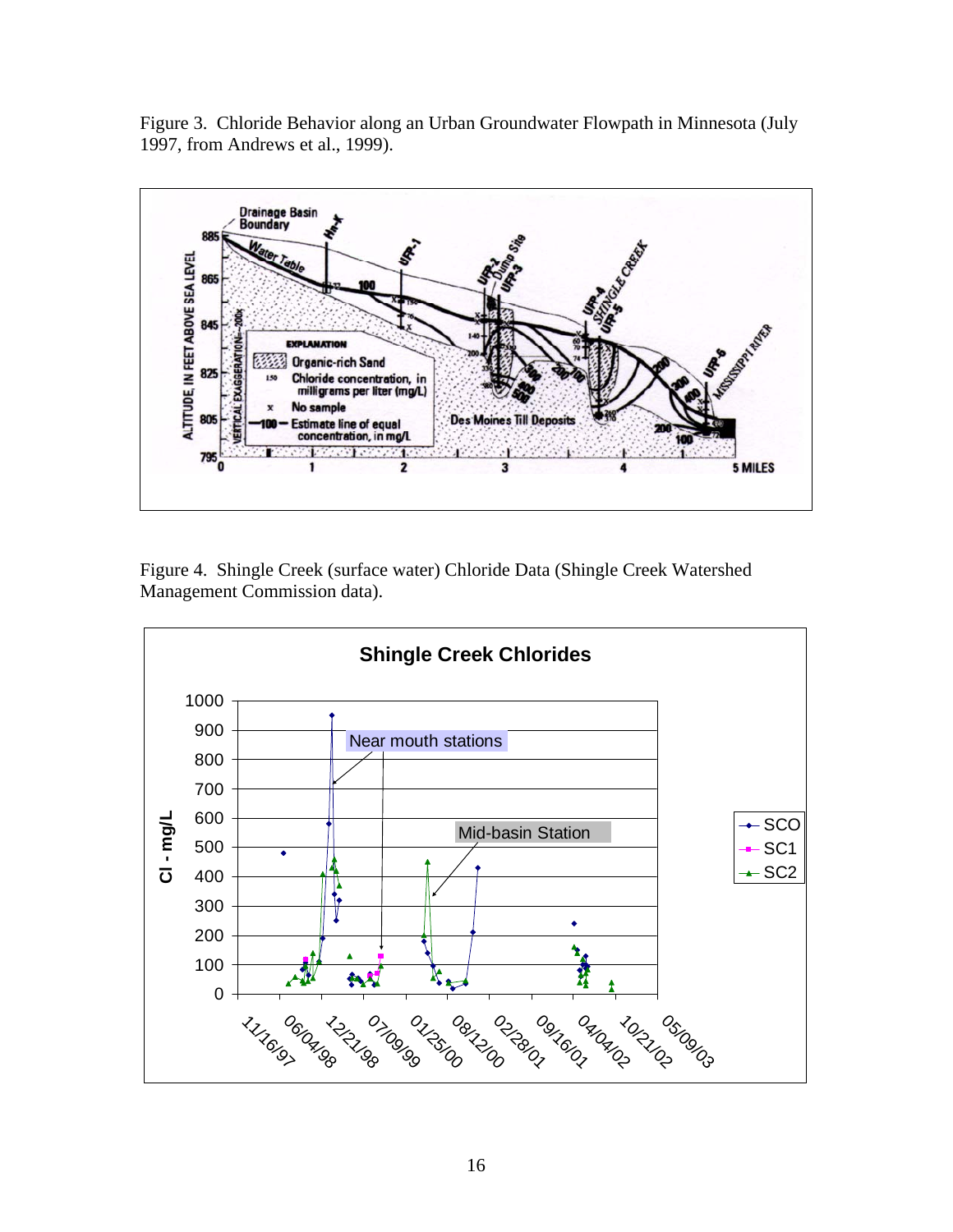Figure 5. Comparison of Cl in Surface and Ground Water at Two Minnesota Infiltration Sites (South Washington Watershed District, Minnesota data).



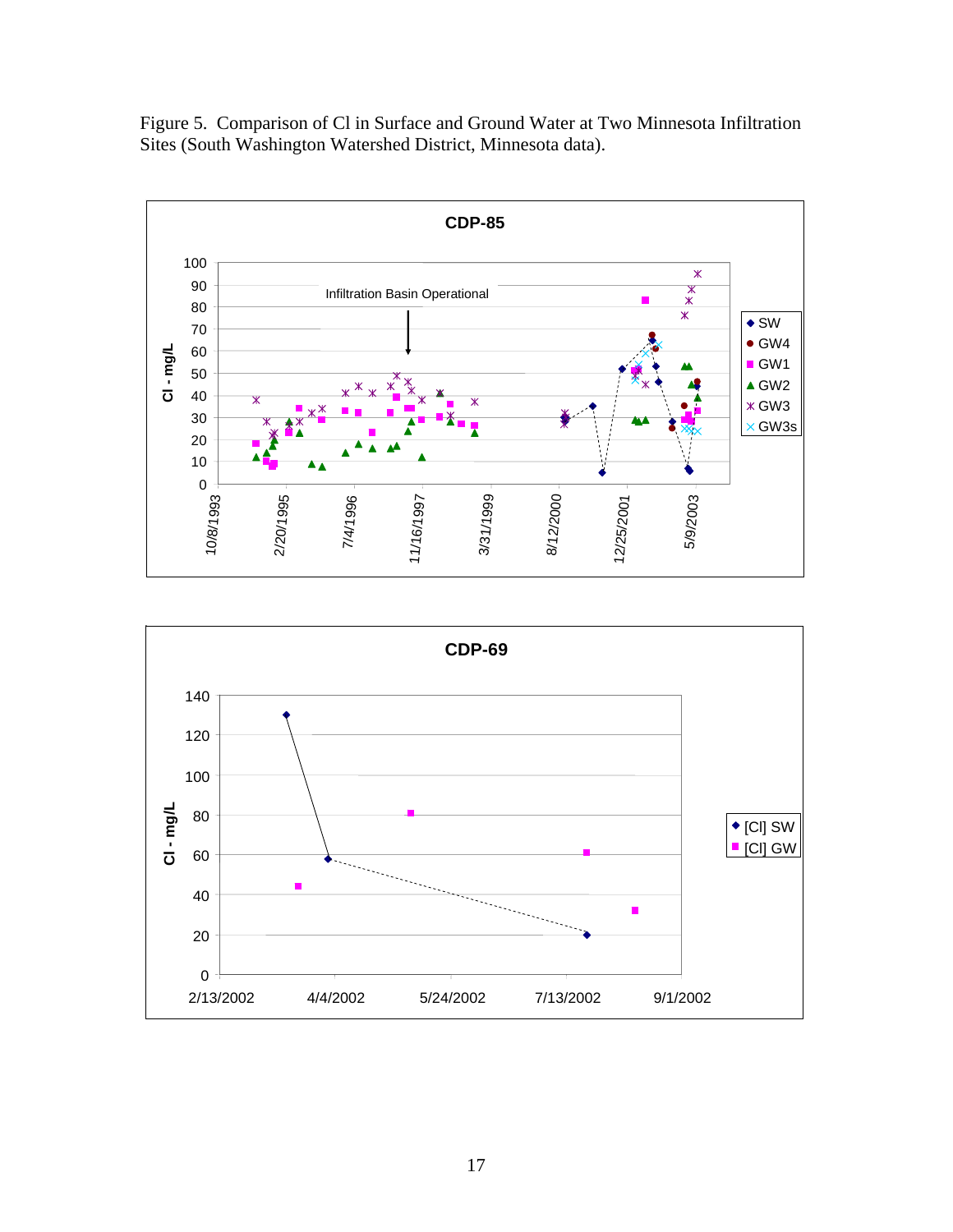*Wetland, Open Space and Biological Impacts*. There are scant data available on the impact of meltwater on wetland systems and associated open space areas. The classic work by Isabelle et al. (1987) defines the potential damage that meltwater presents, but follow-up data collection in other systems and other geographic areas has not occurred to a large extent. This information is critical as we enter a period when the use of "natural systems" for runoff management is increasingly promoted. Is this a wise thing to suggest for meltwater routing, or should these areas be avoided for the portion of the annual cycle involving snowmelt? Marsalek (2003) summarizes the impacts of meltwater runoff on wetlands and receiving water biota. Among these impacts are species shifts to less desirable species, increased toxicity to various biota, and decreased diversity.

*Snow Management*. The plowing, relocation and collection of snow presents some very real management questions in need of support data. In most urban areas, a number of approaches are followed depending upon the level of urban density. In residential areas, snow is generally plowed to the side of the road and allowed to accumulate there all winter long. However, in commercial/industrial zones, snow is often plowed to a corner of a parking lot, and in densely-developed urban centers, snow is often removed to a totally different, often remote area, where it is dumped for an entire winter season. The pros and cons of these different approaches were described in several presentations at Riksgränsen, yet local practices seem to vary considerably based on tradition, expectations and the cost of removal operations. Assuming snow is collected, the design of "snow dumps" must take into account the fact that snow eventually melts and will need somewhere to flow, either off of the land surface or into the ground. Some suggestions for design were proposed by Wheaton and Rice (2003) based on the Anchorage, Alaska experience, but much more data are needed to build a good suite of sampled designs. Of particular need is data on the impact of these facilities on both ground and surface waters. Until adequate data are available, commonly accepted snow dump practices include location well away from surface water bodies and well above the groundwater table, spring clean-up of debris left after the snow melts away, and location on a flat slope with well drained soils, although location on an impermeable pad, followed by collection and treatment can also be a viable option (Wheaton and Rice, 2003).

*Climate Change*. Regardless of the results of the debate raging on the cause of changing climate, it is clear that we are in a period of global warming. The results of this phenomenon on the character of snow accumulation and melt could be substantial in the long-term. It seems clear that snow will fall in changed patterns and that which falls will accumulate less; that snowfall terminus lines will shift northward, and upward in elevation; that the mix of ice storms and rain-on-snow will increase; that the timing and rate of snowmelt will vary from current conditions; and that the likelihood of catastrophic flooding events associated with rainfall during spring melt will increase. This is a future that could also imply more chemical use to provide road safety, less chance for effective storage of snowmelt for later use, and altered annual water balances. It is also assured that any scenario for the future will include a substantial amount on uncertainty, which we must define if we ever hope to plan with any success (Jones, 2000; Semadeni-Davies, 2003a). In fact, Roads et al. (2003) in analyzing various U.S. climate simulation models, found model predictions of runoff often with errors from 50-100%. Uncertainty will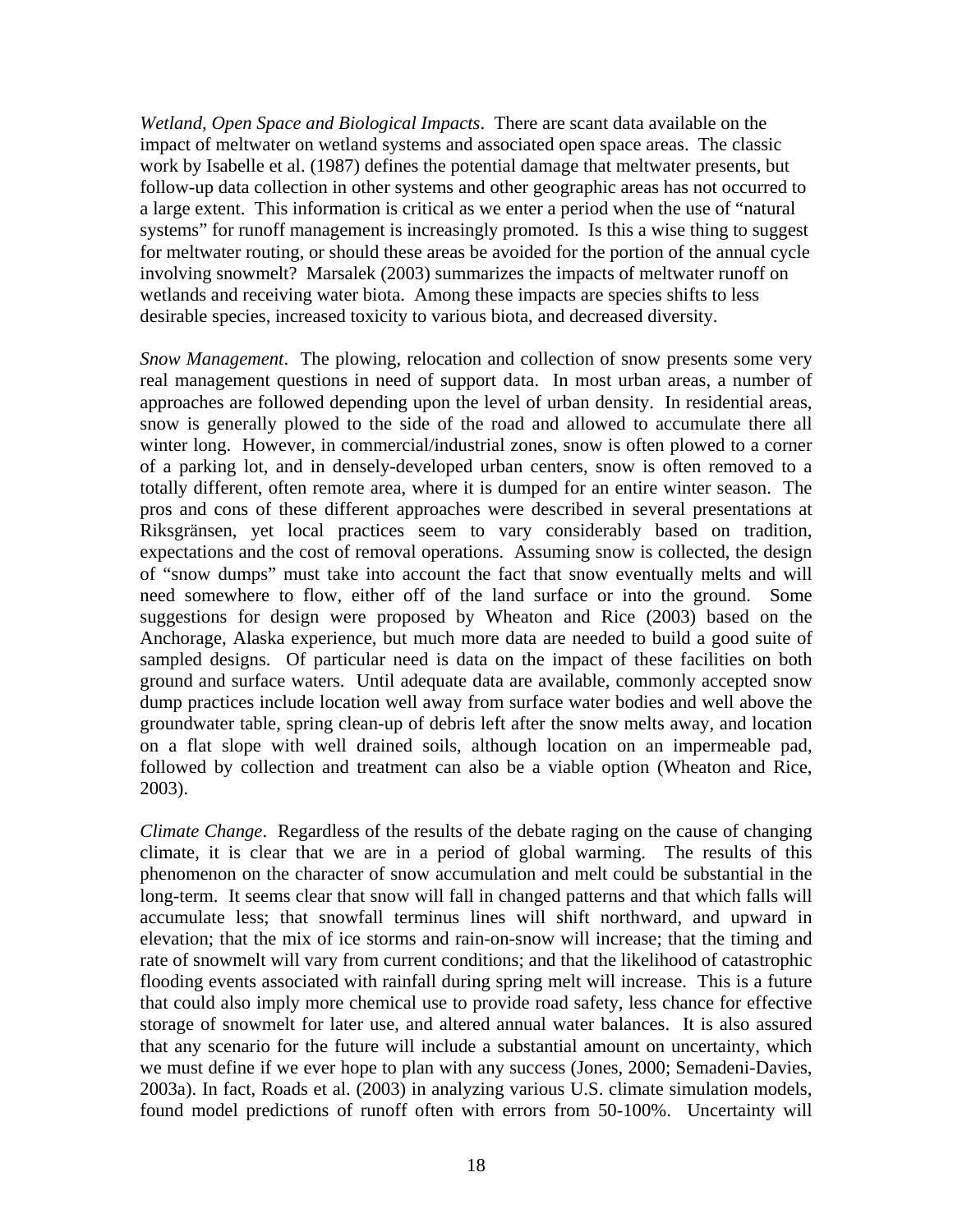include both climatic factors and social factors as we implement solutions to perceived and real problems. Clearly, better cold climate data analysis, continued input of data into the development of future scenarios, assessment of the variability associated with those scenarios and the repercussions for cold climate hydrology and water quality, and identification of possible management changes are all important research needs that must feed into the continuing discussions on the possible effects of climate change. Local/regional impact evaluations, similar to those conducted for northern California (Miller et al., 2003), for Sweden (summarized in Bergström, 2003) and locally for Lycksele, Sweden (Semadeni-Davies, 2003b), should be done for all areas potentially impacted by changes in the character of snow accumulation and depletion. Hedstrom et al. (2001) used the Cold Regions Hydrological Model to assess potential prairie hydrologic changes on a watershed scale near Lethbridge, Alberta. These kinds of evaluations are needed to bring global and national scale modeling into local perspective, and conversely, these data are needed as input to improve the larger-scale models.

*Planning and Education*. All of the above research and work will be meaningless if the results do not get properly interpreted and distributed, both to the local officials making decisions and to the public that must live with those decisions. For example, a public clamoring for ice-free roads is in direct conflict with a reduced salt strategy. Local officials also need data and technical assistance to make good decisions on meltwater management. A design manual designed for this purpose was prepared by the Center for Watershed Protection in 1997 and will be updated as a result of a workshop held as part of this conference. Preparation of more of this kind of "on-the-ground" technical information in the hands of everyday managers is essential if we ever hope to improve water management in cold climate areas.

# **HOPES FOR THE FUTURE**

This conference provides an excellent opportunity for discussion of both past revelations and exciting new findings. It is the hope of this author that many results will come from these discussions. Success will be achieved if in the next decade we can see:

- Closer work between those developing models of snow physics and hydrology, and those assessing the water quality impacts;
- Fully descriptive snow and meltwater quantity and quality models in the hands of all interested users;
- A substantial database on the performance of a whole new suite of meltwater treatment practices;
- An understanding of what will happen in cold climate regions of the world as the climate continues to change;
- Full knowledge of the fate of chloride and toxic material carried in meltwater and development of management systems that mitigate those effects;
- Better technical assistance available for cold climate water managers; and
- An understanding of the biological repercussions of routing snowmelt into biological systems.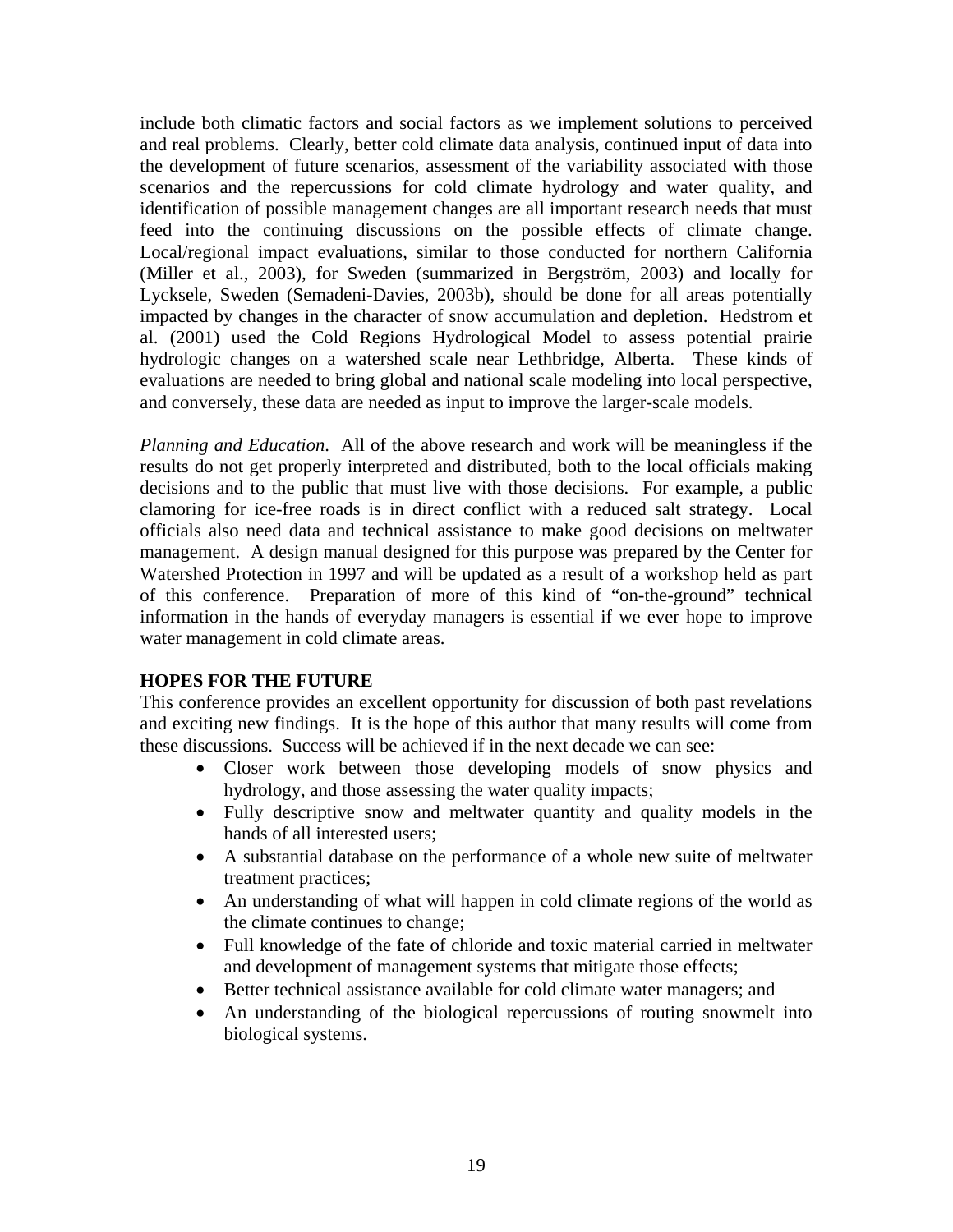#### **REFERENCES**

Andrews, W.J., J.R. Stark, A.L. Fong and P.E. Hanson, 1999. Ground-water quality along a flowpath in surficial outwash aquifer in the Upper Mississippi River Basin - The influence of land use. *Hydrological Science and Technology*, 15(1-4): 66-75. Special Issue: 4thUSA/CIS Joint Conference, November 7-10, 1999, San Francisco. American Institute of Hydrology.

Bates, R.E. and M.A. Bilello, 1966. *Defining the Cold Regions of the Northern Hemisphere*. Technical Report 178 of the Cold Regions Research and Engineering Laboratory (CRREL), Hanover, N.H., June 1966, 15p.

Bergström, S. 2003. Climate change: Urban runoff and road maintenance. In *Proceedings - Urban Drainage and Highway Runoff in Cold Climate,* March 25- 27, 2003, Riksgränsen, Sweden, pp.33-34.

Caraco, D. and R. Claytor, 1997. *Stormwater BMP Design Supplement for Cold Climates*. Center for Watershed Protection, Ellicott City, Maryland, USA.

- Colbeck, S.C., 1978. Physical aspects of flow through snow. *Advances in Hydroscience,* 11: 165-206.
- Colbeck, S.C., 1981. A simulation of the enrichment of atmospheric pollutants in snow cover runoff. *Water Res. Research,* 17(5): 1383-1388.
- Colbeck, S.C., 1991. The layered character of snow covers. *Rev. Geophys.,* 29(1): 81-96.
- Hedstrom, N.R., R.J. Granger, J.W. Pomeroy, D.M. Gray, T. Brown and J.L. Little, 2001. Enhanced indicators of land use change and climate variability impacts on prairie hydrology using the Cold Regions Hydrological Model. In *Proceedings of the 58th Eastern Snow Conference,* Ottawa, Ontario, Canada.
- Isabelle, P.S., L.J. Fooks, P.A. Kenny and S.D. Wilson, 1987. Effects of roadside snowmelt on wetland vegetation: An experimental study. *Jour. of Envir. Management*, 25:57-60.
- Jeffries, D.S., 1988. Snowpack release of pollutants. *National Water Research Institute (Burlington, Ontario, Canada)*, Report No. 88-06.
- Jones, R.N., 2000. Managing uncertainty in climate projections Issues for impact assessment. *Climatic Change,* 45:403-419.

Larsen, L. and D. Alderete, 2003. Design and construction experiences with three variations of Austin style sand filters in the transportation environment. In *Proceedings of StormCon 2003,* San Antonio, Texas, March 28-31, 2003 (on CD).

- Marsalek, J., 2003. Road salts in urban stormwater: An emerging issue in stormwater management in cold climate. In *Proceedings - Urban Drainage and Highway Runoff in Cold Climate,* March 25-27, 2003, Riksgränsen, Sweden, pp.65-74.
- Marsalek, J., G.L. Oberts, K. Exall and M. Viklander, 2003. Review of the operation of urban drainage systems in cold weather: Water quality considerations. In *Proceedings - Urban Drainage and Highway Runoff in Cold Climate,* March 25- 27, 2003, Riksgränsen, Sweden, pp.1-11.
- Marsalek, P.M., W.E. Watt, J. Marsalek, and B.C. Anderson, 2000. Winter flow dynamics on an on-stream stormwater management pond. *Water Qual. Res. Jour. Canada,*35(3): 505-523.
- Marsh, P. and M-K. Woo, 1984. Wetting front advance and freezing of meltwater within a snow cover - 1. Observations in the Canadian Arctic. *Water Res. Research,* 20(12): 1853-1864.